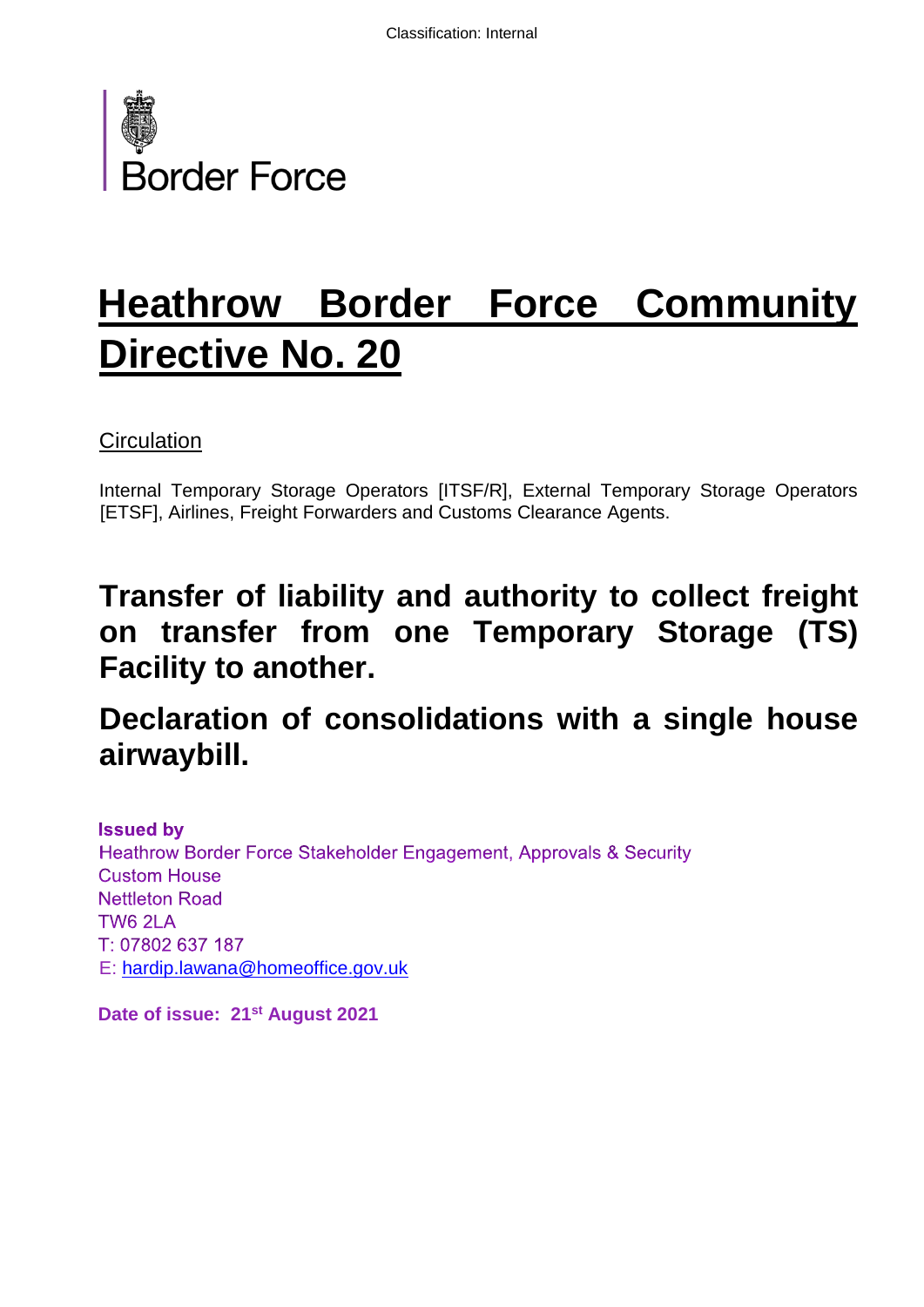### **1. Background**

This notice is to confirm procedures relating to the movement of imported goods from one Temporary Storage (TS) facility to another. It also includes incorrect records and declarations being made in relation to consolidations with a single house airwaybill (commonly referred to as a 'Back to Back' consolidations).

#### **2. Issue of Collection Order to Haulier**

Following a successful 'Inter Shed Removal' transfer request of consignments on CCS-UK, an authority is given to a haulier in the form of a Collection Order. This Collection Order confirms to the ITSF\* operator that the haulier is authorised to receive goods for transfer to the ETSF\* operator at Heathrow Airport.

Border Force is aware that certain customs clearance agents issue Collection Orders in their own names, to collect goods themselves or to have a haulier collect the goods on their behalf or even to authorise the ETSF operator or their haulier to collect goods, for transfer from an ITSF to an ETSF. This practice is incorrect and has led, in some cases, to non-compliance including delivery of uncleared goods direct to the importer.

When a consignment has been successfully reported and cleared on CCS-UK for transfer from one TS operator to another, **the liability of the consignment also transfers from the first TS - ITSF\* operator to the recipient ETSF\* operator.** Customs liability for these transfers remains with the recipient TS operator until such time as the shipment has been discharged through their customs facilities. The recipient TS operator remains responsible for controlling the movement throughout and therefore must ensure that the authority is given by, and the collection order is issued by, them.

With immediate effect, a TS initiating / releasing goods under transfer **MUST** ensure that the authority is given by, and the Collection Order is issued by, the recipient TS operator**.** The practice of a customs clearance agent issuing collection authorities in these circumstances must cease with immediate effect.

Note: \* The Inter Shed Removal can be from an ITSF to another ITSF or from an ETSF to another ETSF; Transfer from ITSF to ETSF is used for ease of understanding in this directive but applies to all TS operators**.**

#### **3. Consolidations**

It has become apparent that CCS-UK records for single house airwaybill consolidations are not always being created at house airwaybill level. Customs clearance agents have been found to be clearing goods described as 'consolidation' against a simple airwaybill rather than against a house airwaybill record.

A notice was issued in 2005, clearly advising the procedure for consolidations. The trade community is reminded that all consolidations must be broken down to their constituent house airwaybills and CCS-UK records set up accordingly. This includes single back to back consolidations as well as those with multiple house airwaybills.